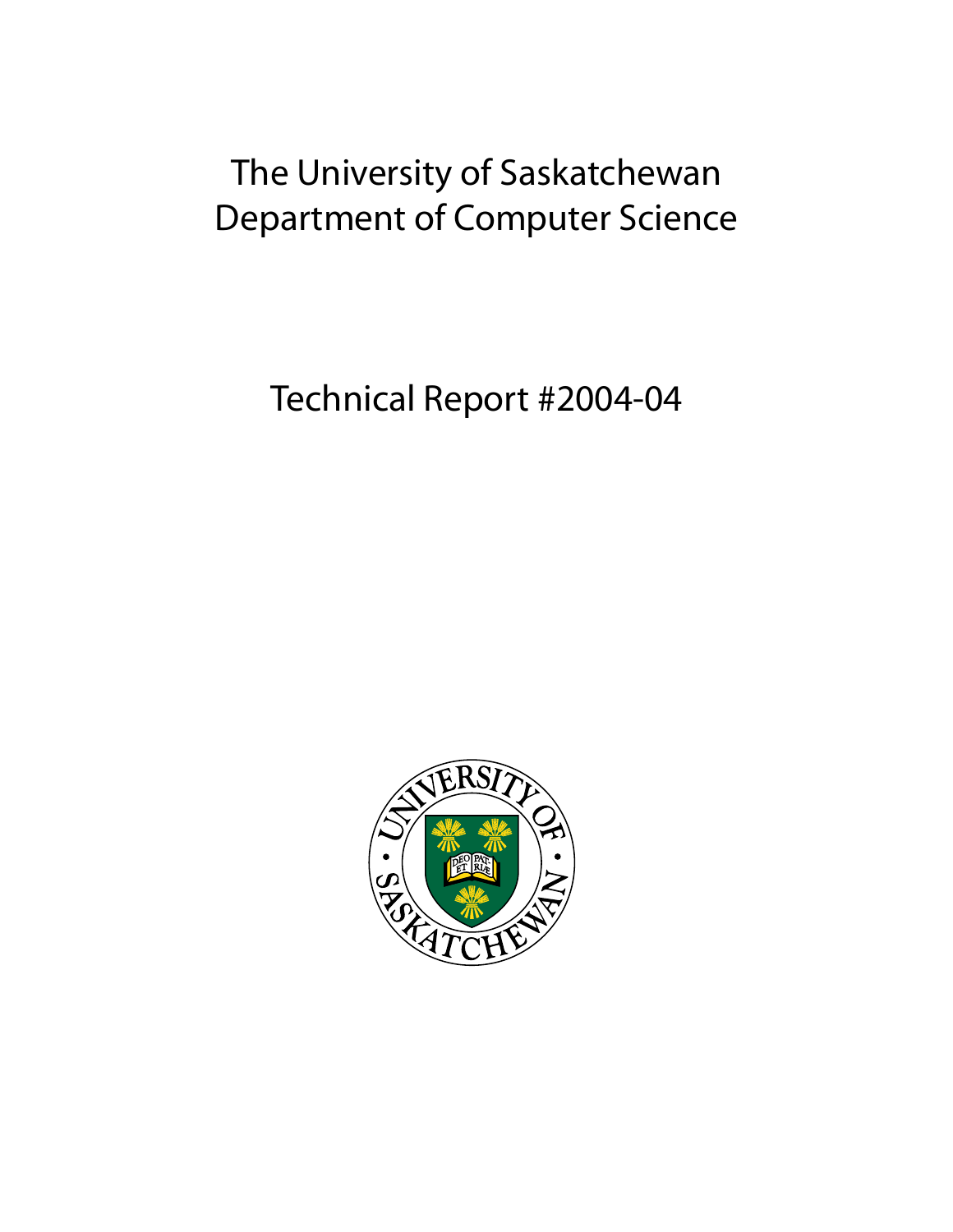# Texture Analysis of Compressed Images

Mark G. Eramian<sup>1</sup>

Department of Computer Science, 57 Campus Drive, The University of Saskatchewan, Saskatoon, Saskatchewan, Canada, S7N 5A7

#### Abstract

We introduce a new method of image texture analysis that is based on techniques that compress images in the form of weighted finite automata (WFA). We show that the WFA representation of images contain information about an image that is useful in analysing local texture and define a simple texture analysis method based on WFA. This method is the first texture analysis method that uses weighted finite automata and demonstrates the potential of WFA for further developments in texture analysis and segmentation. We include experiments on sample images showing the results of our technique and discuss certain advantages that our method has over other types of methods.

Key words: texture analysis, texture segmentation, weighted automata

#### 1 Introduction

Recently there has been considerable research on image compression techniques using weighted finite automata. Weighted finite automata were first introduced by Culik [1] and are very similar to the classes of automata presented by Santos [2]. The idea of encoding greyscale images as a weighted finite automaton (WFA) was introduced by Culik [1] and he showed that the automaton representation can be considerably smaller than the original bitmap resulting in compression rates rivaling those of JPEG compression [3]. Typically, images are encoded using a quadtree decomposition which generates a multi-resolution image. Each unique image subsquare formed by this decomposition is assigned to a state in a weighted finite automaton. Transitions

Email address: eramian@cs.usask.ca (Mark G. Eramian).

<sup>&</sup>lt;sup>1</sup> This resarch was funded in part by the Natural Sciences and Engineering Research Council of Canada through grant number OPG0000243 (H. Jürgensen) and through institutional grants provided by the University of Saskatchewan.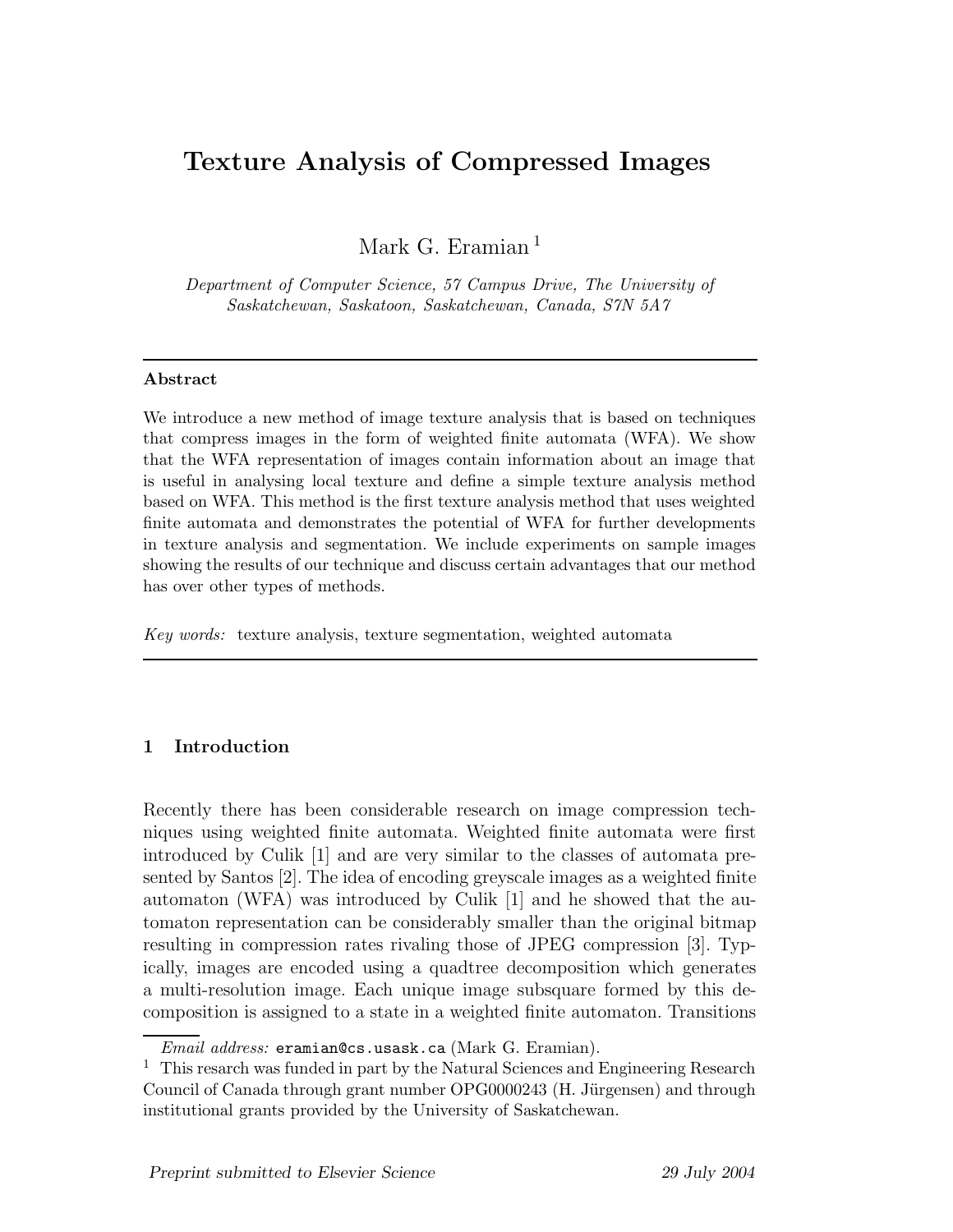exist between states when one state's corresponding subimage is a subquadrant of another's with a possible change in contrast given by the transition weight. In theory, the encoded image can be decompressed to a bitmap of the original image at any finite resolution  $2^k \times 2^k$  by running all words of length  $k$  on the automaton. A variety of WFA methods for compression have also been studied by Lin [4], Katritzke [5], Litow and de Vel [6], and Hafner [7] who describes a variation that uses a binary tree decomposition. We propose that the WFA representation is well-suited to image texture analysis due to the multiresolution information contained therein. In this paper we outline a method of texture analysis that takes advantage of this property of the WFA encoding.

In their survey of texture analysis, Tuceryan and Jain [8] suggest that the various methods of texture analysis can be used to solve four basic types of problems, namely texture segmentation, texture classification, texture synthesis, and shape from texture. The model for texture analysis we present in this paper is suited for the segmentation and classification problems. Our method however, does not assume any knowledge of the image to be analyzed so it does not fit perfectly into the category of classificiation methods which attempt to match an image or areas of an image with known texture classes. Instead we will define broadly what we mean by "highly textured" versus "highly untextured" and classify areas of the image based on these relative definitions. Neither does our method truly attempt to perform a segmentation of the image into regions of homogeneous texture, although it has the potential to be used as part of a larger segmentation scheme. This is the first proposed texture analysis technique that uses weighted finite automata and demonstrates the potential of WFA for use in texture analysis.

Some excellent survey papers such as those by Van Gool et. al [9], Reed and Du Buf [10], Haralick [11] and more recently, Tuceryan and Jain [8] have attempted to classify the vast literature of texture analysis methods by grouping them into a handful of general categores. These, in general, are region-based methods, boundary-based methods, transform-domain methods, statistical methods and geometrical methods.

Early region-based methods, such as that used by Reed and Werman [12], gradually expand homogeneous texture regions from seed points, but this requires some a-priori knowledge of the number and locations of textures in the image in order to position the seed points. Newer "unseeded" region-growing methods do not require this knowledge as demonstrated by Hojjatoleslami and Kittler [13]. In general, the performance of these algorithms degrade when the boundaries between texture regions are not distinct.

Boundary-based or edge-based methods (e.g. Khotanzad and Chen [14]) try to find the edges of homogeneous textures and work best when these boundaries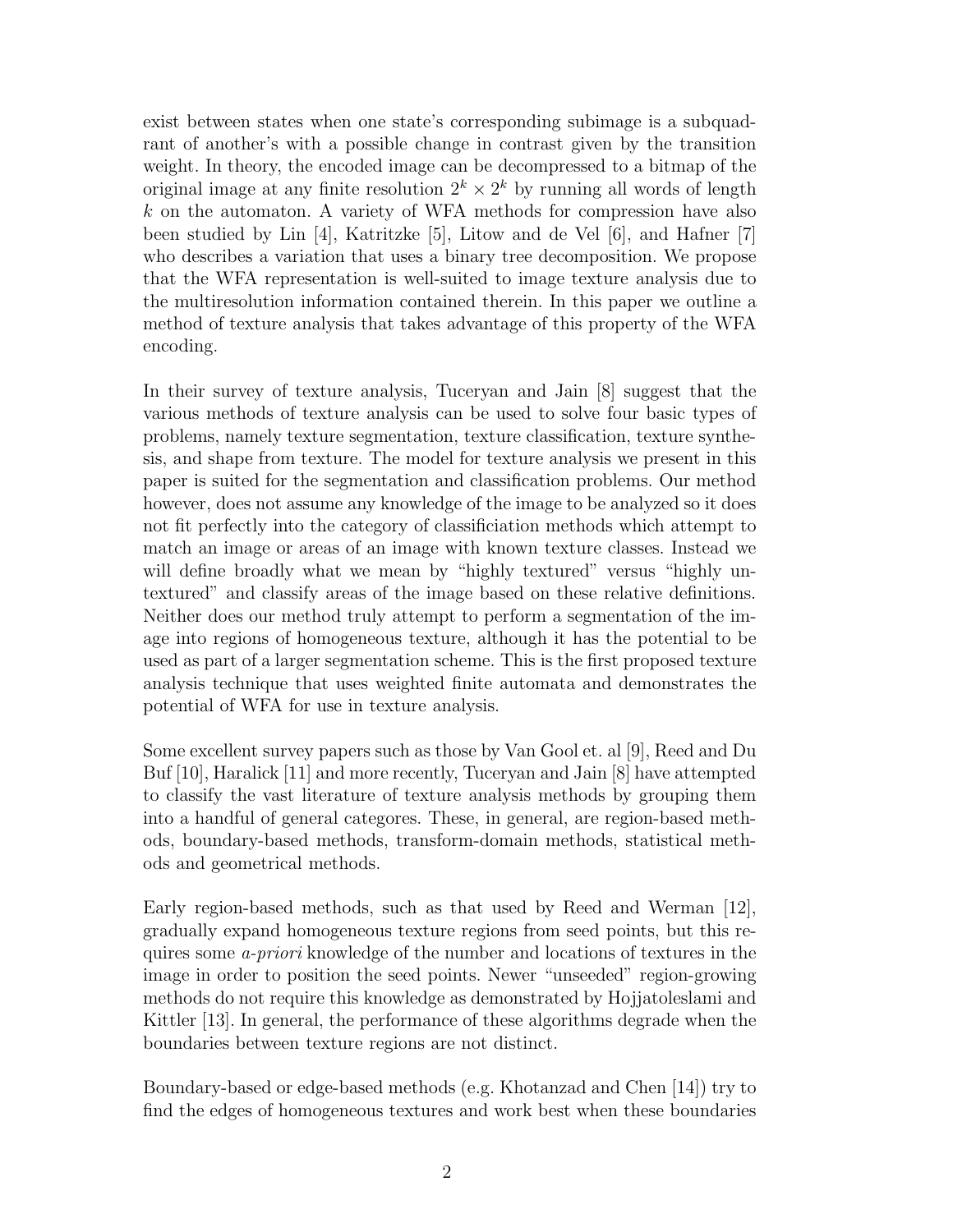are crisp and well-defined. Newer methods that combine boundary-based and region-based approaches, such as Paragios and Deriche [15] have also been successful.

Model-based methods also require *a-priori* knowledge of the number and types of textures in an image as they attempt to match regions of an image to precomputed statistical models of expected textures in order to perform image segmentation. Gibbs random fields used by Derin and Elliot [16] and Markov random fields used by Krishnamachari and Chellappa [17] have been popular methods.

Transform-domain methods perform their analysis in some other domain rather than on the image pixels themselves. The most common transform domains are the Fourier and wavelet domains and examples of these can be found in Van Gool et. al [9] and Unser [18]. Fourier domain methods suffer from the disadvantage that standard Fourier spectra contain no local information, though some methods have overcome this to a certain extent, for example, Eramian et. al. [19]. Wavelet domain methods are popular and have the advantage of allowing for the use of any number of basic wavelet sets, but a-priori information is needed to select the most optimal of such sets. In these methods, the transform process itself can take a prohibitive amount of computer time depending on the application, sizes of images, and the need for speed, however, this issue is slowly being overcome by technology advances.

Statistical methods work by computing texture features based on the spatial distribution of grey values in an image. Haralick's grey level co-occurance matrices [20] are the most widely used of such texture features. These methods are not well-suited to segmentation tasks and have been primarily used for texture classification problems.

Geometric methods assume that texture is composed of a set of basic elements or primatives. Tuceryan and Jain [21] showed how basic texture elements can be extracted from an image using the Vonoroi tessellation of the image. Once these texture elements are extracted, texture features can be computed from their distribution and orientation.

We introduce a method of texture analysis that examines the structure of weighted finite automata that are encodings of the original image. We shall show that this method addresses many of the disadvantages of the aforementioned methods. In Section 2 we review the basic definitions relating to WFA and WFA image compression. Section 3 describes our new texture analysis method and Section 4 presents some experimental results using this method. We conclude with a summary of results in Section 5.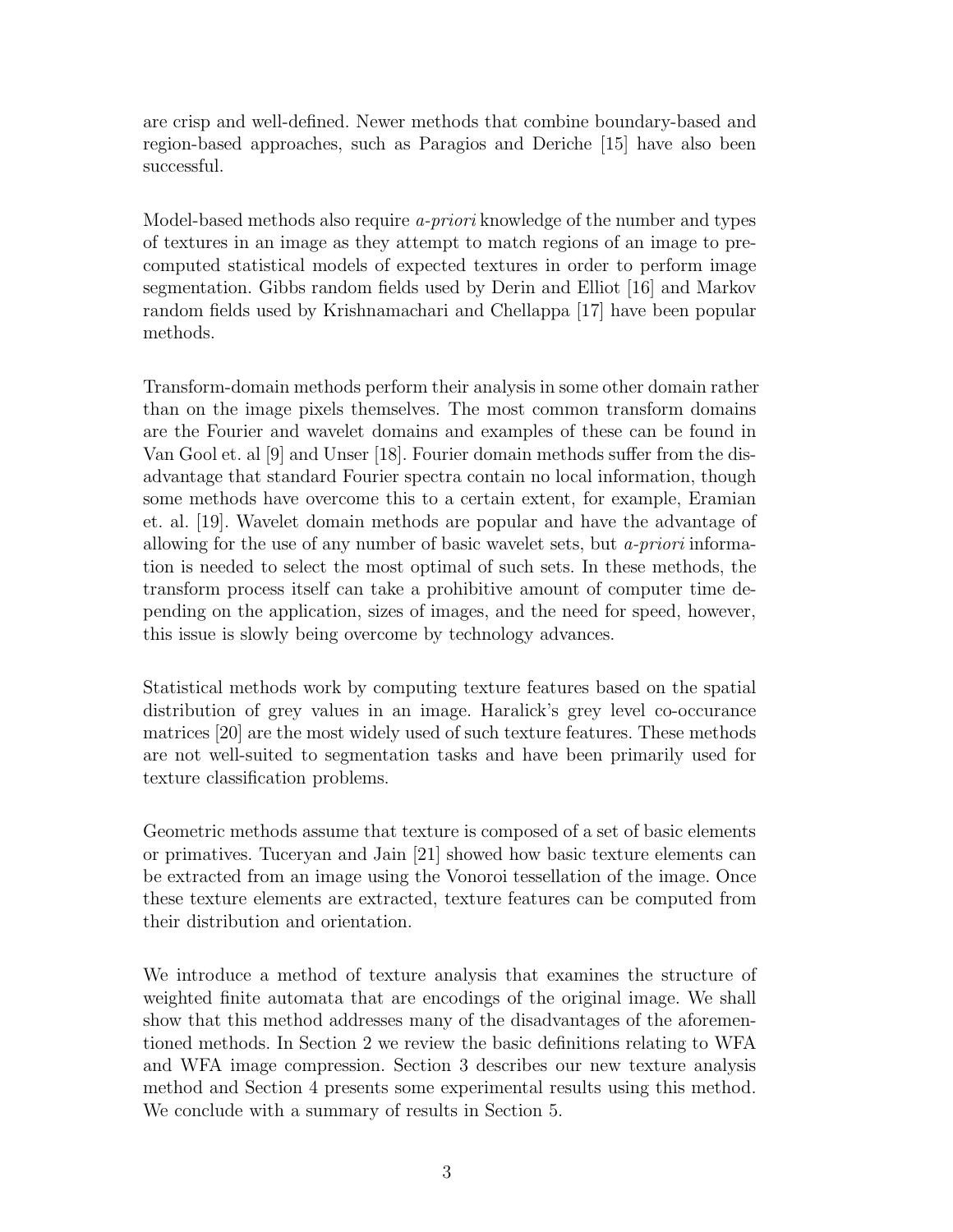#### 2 Preliminary Defintions and Background

Let  $\mathbb{R}$ , and  $\mathbb{N}$  denote the sets of real and natural numbers respectively. Let  $N_0 = N \cup \{0\}.$ 

Let  $\Sigma = \{a_1, a_2, \ldots, a_n\}$  be a finite alphabet. Let  $\Sigma^*$  be the set of all finite strings (words) over  $\Sigma$ . If  $n \in \mathbb{N}_0$ ,  $\Sigma^n$  denotes all words over  $\Sigma$  of length n. The empty word is denoted by  $\lambda$ . The length of a word  $w \in \Sigma^*$  is denoted  $|w|$ .

For a language  $L \subseteq \Sigma^*$  and  $n \in \mathbb{N}$ ,

$$
\text{pref}_n(L) = \{w \mid w \in \Sigma^n, w\Sigma^* \cap L \neq \emptyset\}
$$

is the set of all prefixes of length n of L and

$$
\text{pref}(L)=\bigcup_{n\geq 0}\text{pref}_n(L)
$$

is the set of all *prefixes of L*. We use the short from  $\text{pref}(w)$  to denote  $\text{pref}(\{w\})$ for  $w \in \Sigma^*$ .

To avoid confusion between a tuple and an open interval on a number line, we shall use angle brackets for all tuples. Thus the point  $x = 0, y = 1$  on the Cartesian plane would be denoted  $(0, 1)$  and the open interval between 0 and 1 on the real line would be denoted  $(0, 1)$ . Parameters of functions are enclosed in parentheses as usual.

A greyscale image  $\mathcal I$  is a set of points over the real space  $\mathbb I = [0,1) \times [0,1) \subseteq$  $\mathbb{R} \times \mathbb{R}$ . Each of these points is assigned a grey value from the interval  $[0,1] \subseteq \mathbb{R}$ . A grey value of 0 means "black" and a grey value of 1 means "white" with intermediate values being shades of grey. The point  $(0, 0)$  is the bottom left corner of the image. The function  $\gamma : \mathbb{R} \times \mathbb{R} \to [0,1] \subseteq \mathbb{R}$  associates each point in  $\mathbb I$  with its grey value.

In practice the image space  $\mathbb I$  must be a set of points with rational coordinates because points with irrational coordinates cannot be addressed by a finitely long w. Points with one or more irrational coordinates can only be addressed by infinitely long non-ultimately-periodic words as summarized by Eramian [22].

A weighted quadtree is a quadtree in which every node has an associated realvalued weight. A greyscale image quadtree  $\mathcal Q$  is a complete weighted quadtree of height n where every node is present up to and including level n. Such a tree is said to specify an image at resolution n (an image with pixel dimensions of  $2^{n} \times 2^{n}$ ). Each node is assigned an address that is a word over the alphabet  $\Sigma =$  $\{0, 1, 2, 3\}$ . Addresses are assigned to each node recursively in the following way: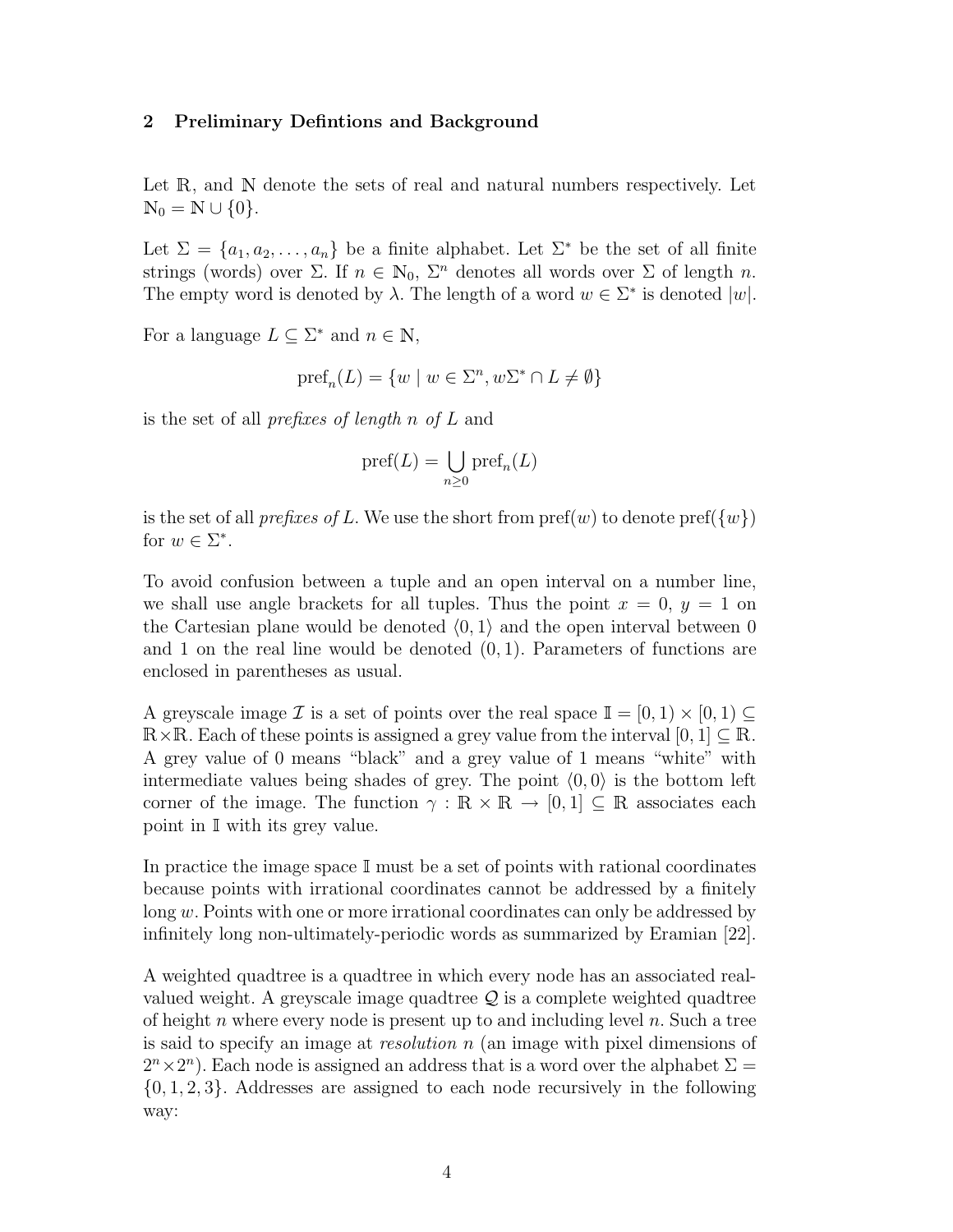- The root of the tree is assigned the empty word  $\lambda$ .
- If the word w is the address of a node, then the words  $w_0$ ,  $w_1$ ,  $w_2$  and  $w_3$ address the first, second, third and fourth children of that node, respectively.

We write  $d(Q, w)$  to denote the node of Q that is addressed by w. Every node corresponds to a finite subsquare of  $I$ . A subsquare is a square that is closed on the left and bottom sides, and open on the top and right sides. <sup>2</sup> A subsquare is given by a size l (the length of its side) and a center point c, formally a pair  $\langle l, c \rangle \in [0, 1] \times \mathbb{I}$ . Words over  $\Sigma^*$ , as above, address a restricted set of subsquares.

Let  $s(w)$  be the subsquare corresponding to  $d(Q, w)$ . The notation  $s(w)$  can also be read as "the subsquare of  $\mathbb I$  addressed by w". We recursively define s as follows.

$$
s(\epsilon) = \langle 1, \langle \frac{1}{2}, \frac{1}{2} \rangle \rangle.
$$
  
If  $s(w) = \langle l, \langle x, y \rangle \rangle$  then  
 $s(w0) = \langle \frac{l}{2}, \langle x - \frac{1}{4}l, y - \frac{1}{4}l \rangle \rangle$  (the bottom left quadrant of  $s(w)$ ),  
 $s(w1) = \langle \frac{l}{2}, \langle x - \frac{1}{4}l, y + \frac{1}{4}l \rangle \rangle$  (the top left quadrant of  $s(w)$ ),  
 $s(w2) = \langle \frac{l}{2}, \langle x + \frac{1}{4}l, y - \frac{1}{4}l \rangle \rangle$  (the bottom right quadrant of  $s(w)$ ), and  
 $s(w3) = \langle \frac{l}{2}, \langle x + \frac{1}{4}l, y + \frac{1}{4}l \rangle \rangle$  (the top right quadrant of  $s(w)$ ).

We slightly abuse our notation and write  $\langle x, y \rangle \in s(w) = \langle l, \langle c_x, c_y \rangle \rangle$  if the point  $\langle x, y \rangle$  is a member of  $[c_x - \frac{l}{2}]$  $\frac{l}{2}, c_x + \frac{l}{2}$  $(\frac{l}{2}) \times [c_y - \frac{l}{2}]$  $\frac{l}{2}, c_y+\frac{l}{2}$  $(\frac{l}{2})$ , that is,  $\langle x, y \rangle$  is within the subsquare  $s(w)$ . If  $P \subseteq \mathbb{I}$  is a set of points then we may also, for some  $w \in \Sigma^*$ , write  $P \subseteq s(w)$  if  $\langle x, y \rangle \in s(w)$  for every  $\langle x, y \rangle \in P$ .

Thus a word over  $\Sigma^*$  is the address of a node in the quadtree  $\mathcal Q$  as well as the address of a subsquare of size  $2^{-|w|}$ . We have yet to discuss the weights assigned to each quadtree node. For any  $w \in \Sigma^*$  we denote by  $g(\mathcal{Q}, w)$  the weight associated with  $d(Q, w)$ . We let

$$
g(Q, w) = \frac{1}{l^2} \int_{y - \frac{l}{2}}^{y + \frac{l}{2}} \int_{x - \frac{l}{2}}^{y + \frac{l}{2}} \gamma(x, y) dx dy
$$

where  $\langle l, \langle x, y \rangle \rangle = s(w)$ . Thus  $g(Q, w)$  is the average grey value of all of the points in  $s(w)$ .

**Definition 1** (Culik [1]) Let  $\Sigma = \{a_1, a_2, \ldots, a_n\}$  be a finite alphabet of n letters. A function  $F : \Sigma^* \to \mathbb{R}$  is an average preserving function if for all  $w \in \Sigma^*$ 

$$
F(w) = \frac{1}{n} (F(wa_1) + F(wa_2) + \cdots + F(wa_n)).
$$

<sup>2</sup> Partially open subsquares are necessary to avoid the same point being present in multiple subsquares. See Eramian [22] for further details.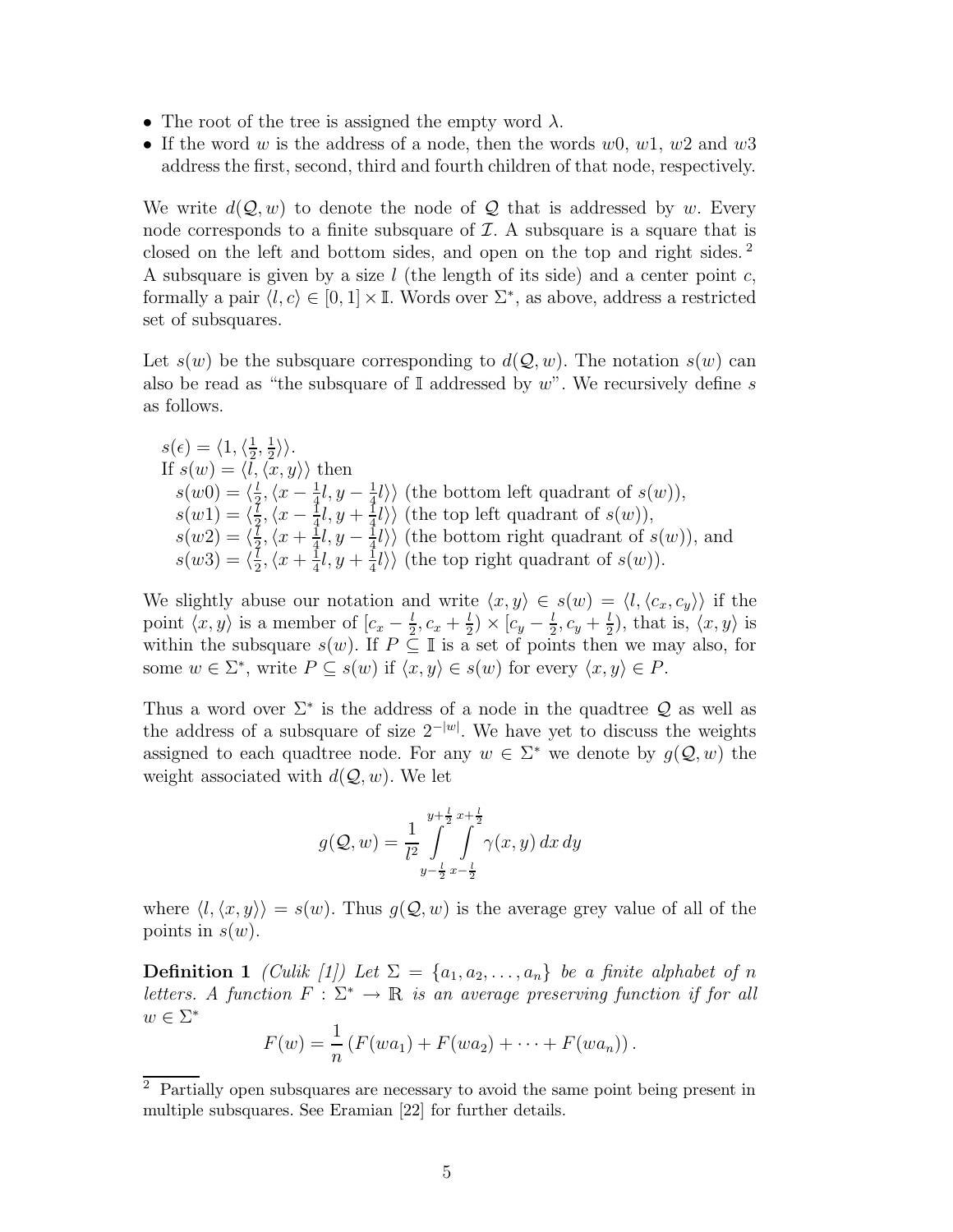For a quadtree  $\mathcal{Q}$ , if q is an average preserving function, then  $\mathcal{Q}$  defines a multiresolution greyscale image. It is clear that g as defined above will always be an average preserving function.

**Definition 2** (Culik [1]) A weighted finite automaton (WFA) is a tuple  $A =$  $\langle Q, \Sigma, \Delta, \alpha, \beta \rangle$  where

Q is a finite set of states.  $\Sigma$  is a finite alphabet<sup>3</sup>  $\Delta: Q \times \Sigma \times Q \rightarrow [-\infty, \infty]$  is the transition or weight function.  $\alpha: Q \to [-\infty, \infty]$  is the initial distribution.  $\beta: Q \to [-\infty, \infty]$  is the final distribution. If  $\Delta((p, a, q)) = g \neq 0$  then there is a transition from state p to state q with label a and weight g.

The initial and final distributions assign to each state an *initial weight* and a final weight respectively. These are analogous to the initial state and final states in a classical finite automaton except that here, each state can be initial or final with a certain weight.

The WFA A defines the function  $\varphi_A : \Sigma^* \to [-\infty, \infty]$  such that

$$
\varphi_A(w) = \sum_{q_0,\dots,q_n \in Q} \alpha(q_0) \cdot \Delta(q_0, a_1, q_1) \cdot \Delta(q_1, a_2, q_2) \cdot \ldots \cdot \Delta(q_{n-1}, a_n, q_n) \cdot \beta(q_n)
$$

where  $w = a_1 a_2 \cdots a_n$ . Intuitively, to obtain  $\varphi_A(w)$  we compute the sum of the weights of all paths in A whose labels form the word  $w$  where the weight of a path is the product of the weights of the transitions on the path, the initial distribution of the first state on the path, and the final distribution of the last state on the path.

In WFA image compression (encoding) algorithms, the automata are constructed so that the function  $\varphi_A$  is identical to, or closely approximates, the function  $g$  for the given image quadtree.

To regenerate the original image from an automaton  $A$  at resolution  $n$  we run all words  $w \in \Sigma^n$  on A. A point  $\langle x, y \rangle$  in the output image is assigned the grey value  $\varphi_A(w)$  if and only if  $\langle x, y \rangle \in s(w)$ . Thus, each word of length n addresses a pixel of the image at resolution  $n$  which contains all of the points in the subsquare  $s(w)$ .

Additional information on image/automata encoding and decoding algorithms and their variations can be found in papers by Culik [1,3], Katritzke[5], Litow and de Vel [6,23–26], Hafner [7], and Lin [4]. The variation used for our experiments is based on an algorithm due to Culik and can be found in Eramian [22].

<sup>&</sup>lt;sup>3</sup> For images we use the alphabet  $\Sigma = \{0, 1, 2, 3\}.$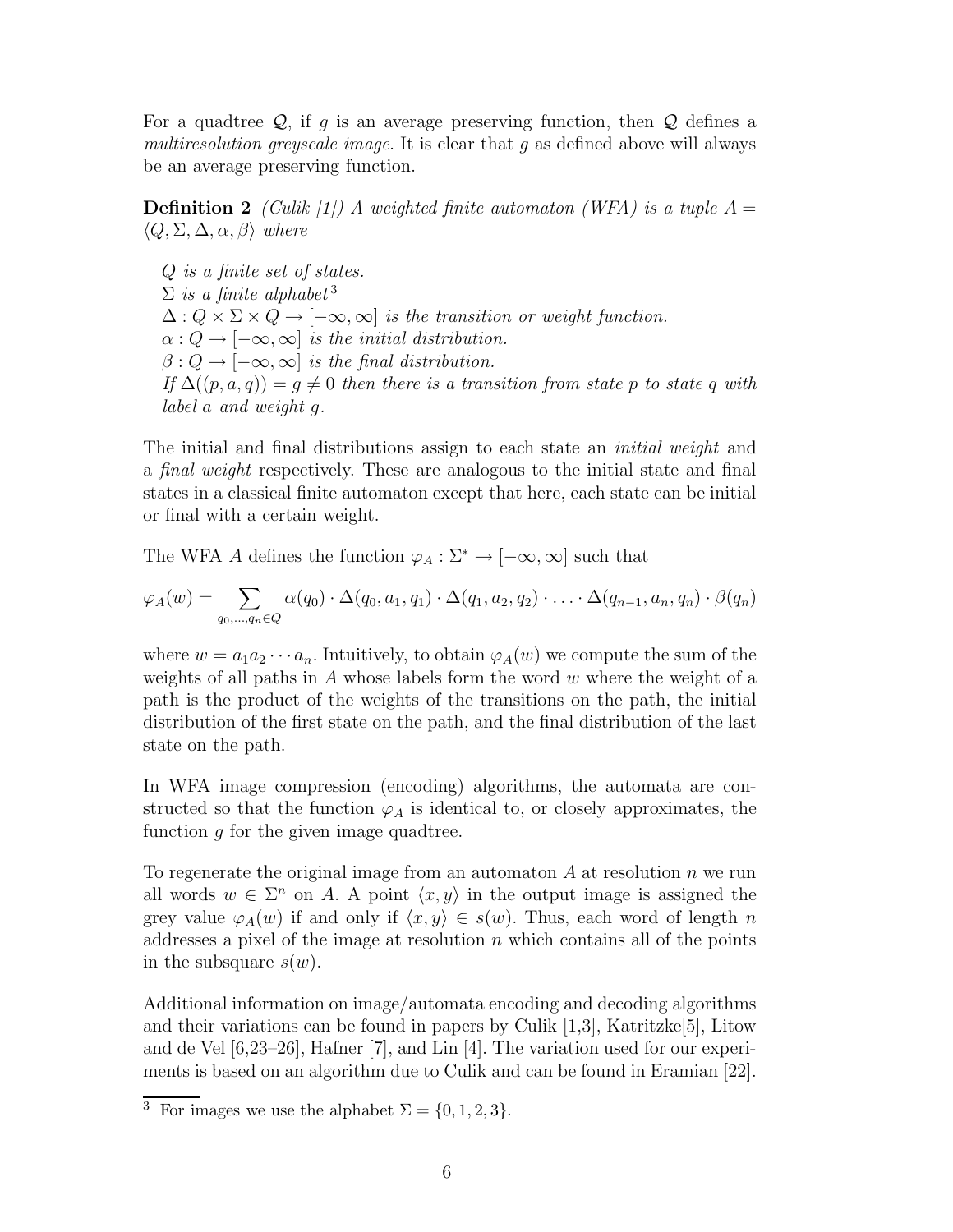In the next section we present a method of texture analysis that operates on the weighted automaton that encodes an image. It is the first texture analysis method to use weighted automata and it demonstrates well the potential for extracting features from the WFA-encoding of an image. We shall see that it also addresses some of the shortcomings of other types of methods.

#### 3 Texture Analysis with WFA

The method we will arrive at computes a texture feature which we will call texture variance. We will use a very simple texture model where we say that if a there is a large variation in the greylevels of pixels in a small region, then that region is highly textured; if there is a low variation in greylevels of pixels in a small region, then the region is highly untextured. Using this very simple model we can achieve some very promising results. Our first definition identifies a relationship between greylevel distribution at different resolutions.

**Definition 3** Given a weighted finite automator  $A = \{Q, \Sigma, \Delta, \alpha, \beta\}$  for which  $\varphi_A(w) = g(Q, w)$  for some greyscale image quadtree Q for greyscale image  $\mathcal I$  with  $\Sigma$  the usual quadtree alphabet  $\{0, 1, 2, 3\}$ , the successor variance  $v : \Sigma^* \to \mathbb{R}$  of a word  $w \in \Sigma^*$  is

$$
v(w) = \sum_{a_1, a_2 \in \Sigma, a_1 \neq a_2} |\varphi_A(wa_1) - \varphi_A(wa_2)|.
$$

Note that  $v(w) \in [0, 4] \subseteq \mathbb{R}$ . The value of  $v(w)$  is maximal when two of the subquadrants of  $s(w)$  are totally white  $(\varphi(wa_1) = \varphi(wa_2) = 1)$ , and the other two subquadrants of  $s(w)$  are totally black  $(\varphi(wa_3) = \varphi(wa_4) = 0)$ . This gives a sum of  $v(w) = (1 + 1 + 1 + 1 + 0 + 0) = 4$ . The value of  $v(w)$  is minimal when each subsquare of  $s(w)$  has the same greylevel, which gives  $v(w) = (0 + 0 +$  $0 + 0 + 0 + 0 = 0$ . The function v measures how unevenly the greyness of the subsquare  $s(w)$  is distributed into its subquadrants  $s(w0), s(w1), s(w2), s(w3)$ . The more unevenly the greyness is distributed, the more textured the original image within the subsquare  $s(w)$ .

To obtain local texture information about the subsquare addressed by a word  $w$ , we first compute a vector  $V$ , which we call the *variance history*, such that  $V_i = v(\text{pref}_i(w))$ . The vector V holds the variances for every prefix of w so that the large-scale variances are at low indices of  $V$  and the small-scale variances are at the larger indices.

We now introduce the concepts of *texture scale* and *texture variance* which are defined in terms of  $V$ .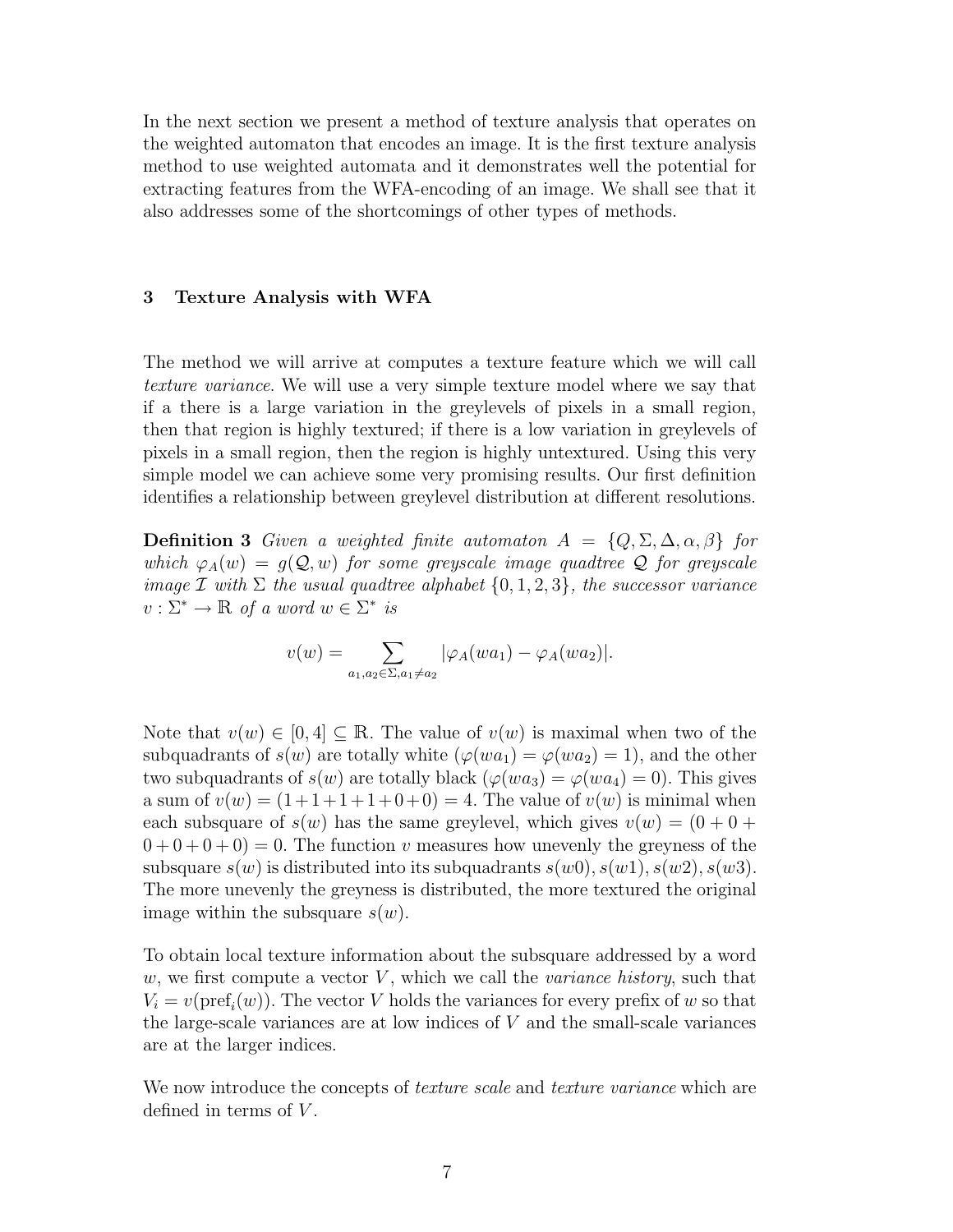Definition 4 Given V computed from w, we define the local texture scale about w as:

$$
\sigma(w) = \min\{i \mid V_{i+1} > V_i\}.
$$

The intuition here is that, as we begin zooming in on a pixel, the variance should decrease until we are looking at a subsquare where, in the original image, there is a homogeneous texture. It is clear that if a subsquare  $s(w)$ of the original image contains a homogeneous texture then, at resolution  $|w|$ ,  $v(w)$  will be small. If we now continue to zoom in, the variance should begin increasing again as we begin to focus on the details of the texture region itself. So we define the scale of the texture to be the resolution at which we stop seeing a decrease in variance, and thus should be indicative of the size of a region of homogeneous texture.

We next define texture variance, which will be our measure of how textured are the homogeneous texture regions that we find.

**Definition 5** Given V computed from w, local texture variance is defined as:

$$
\tau(w) = \max\{V_i \mid i > \sigma(w)\}.
$$

Once we have identified the texture scale, we find the largest  $V_i$  such that i is greater than the texture scale  $\sigma(w)$ . This should identify scale at which the region is most textured. We color the output image  $\mathcal O$  according to the value of  $\tau(w)$  such that each for each  $\langle x, y \rangle \in s(w)$  we let

$$
\gamma(x, y) = \log_5(\tau(w) + 1).
$$

The resulting map of texture variance should give a good analysis of textural complexity.

Experiments showed quickly that the given definition of  $\sigma$  does not result in a good measure of texture scale since it is clearly possible to have that  $\sigma(\epsilon)$  be slightly less than  $\sigma(\text{pref}_1(w))$ . This could falsely tell us that an entire quadrant of the of the original image is homogeneous in texture when, in fact, it is not. Our experiments have shown that finding the global minimum of V captures the idea of texture scale in a far superior manner. If more than one element of V are global minima, then we choose the one with smallest index. We thus redefine  $\sigma$  as follows:

**Definition 6** Given  $V$  computed from  $w$ , the local texture scale about  $w$  is

$$
\sigma(w) = \min\{i \mid V_i = \min\{V_j \mid 1 \le j \le |w|\}\}
$$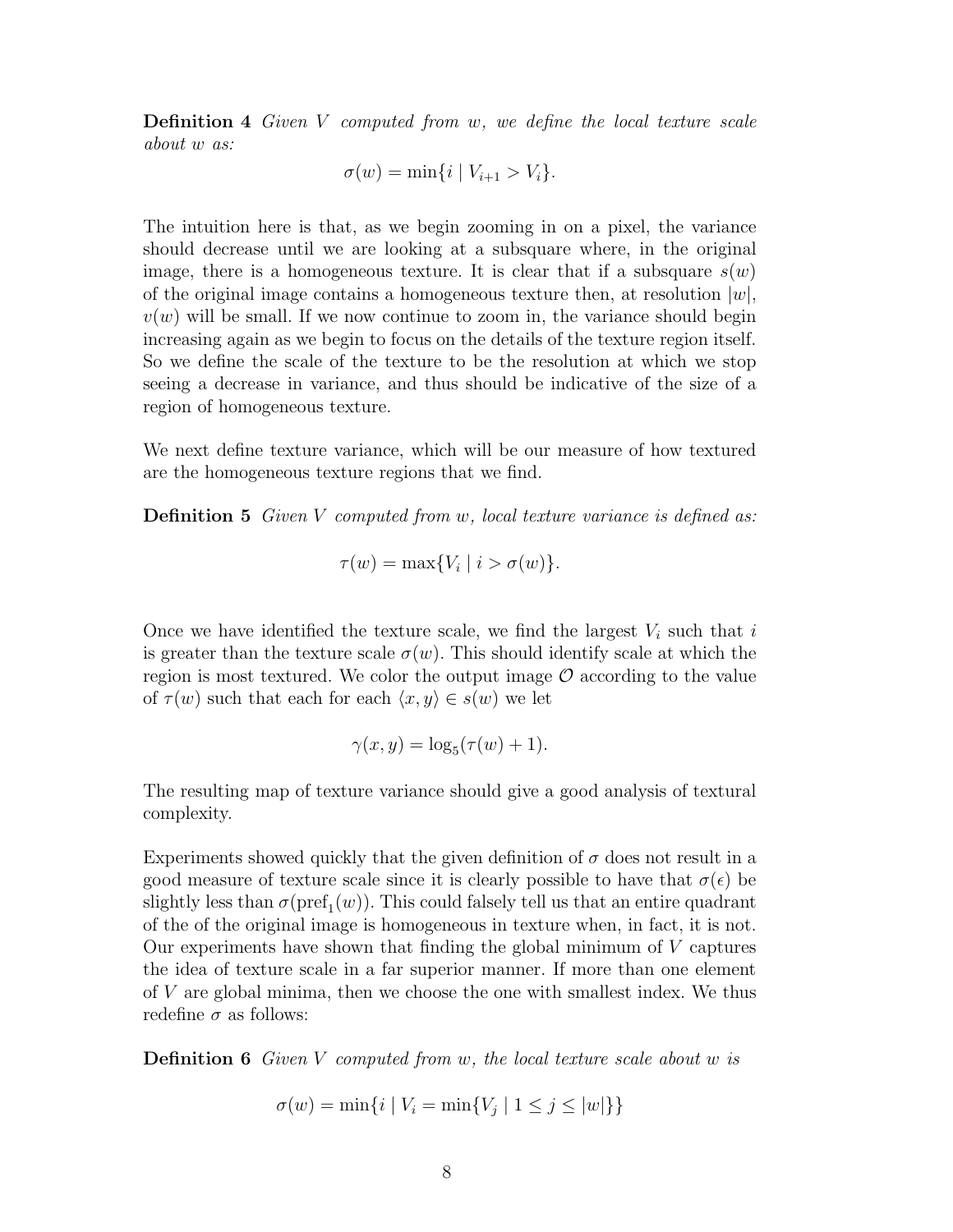This definition ensures that we obtain the scale that exhibits the least successor variance, and hence should be representative of the scale of a very homogeneous texture region. This second definition produces results that are far superior to the first definition. In the next section we show experimental results consisting of texture scale and texture variance maps of a few natural images.

### 4 Experiments

The measures  $\sigma$  and  $\tau$  can be computed concurrently with the rendering of the original image from the automaton at any given  $2^n$  by  $2^n$  resolution. The successor variance vector  $V$  is computed as each input letter of each pixel address is read. Once a complete word w has been processed,  $\sigma(w)$  and  $\tau(w)$ can be easily computed and stored.

A tunable parameter of the implementation is that we can select which elements of V are considered when computing  $\sigma(w)$ . In the experiments that follow, we compute  $\sigma(w)$  using only elements  $V_1, V_2, \ldots, V_{n-1}$  where n is the output resolution. The smallest subsquare's successor variances are left out of the selection because often this allows a smooth area of a microtexture within a homogeneous texture region to be selected as the texture scale. This is not desirable and by not considering  $V_i$  in the computation of  $\sigma(w)$  we achieve improved results.

Consider the texture scale map in Fig. 3 and the texture variance map in Fig. 4 (the original image is shown in Fig. 2). The false color scale used in the texture variance maps is shown in Figure 1. In the texture scale maps, darker shades of grey represent large scale and lighter shades represent small scale. We see that in the texture variance map (Fig. 4) the streams of water from the fountain, a complicated texture, show up as yellows and oranges indicating a fairly highly textured region as one would expect. The edges in the marble of the fountain wall also show up as highly textured as they should. We note that the face of the fountain wall shows up as a light blue which we expect since it is fairly smooth, but it is not as smooth as the two main fountains which show up as large areas where all of the pixel values are white. We should thus expect that the two large areas of water should be detected as extremely untextured and they are – showing up as a dark blue. We can see from the texture scale map (Fig. 3) that most of the image has very small scale texture, and that, except for the large main water streams, we are primarily discriminating based on microtexture.

Now consider the next image in Fig. 5 and its texture scale and texture variance maps (Fig. 6 and Fig. 7 respectively). We see that we are detecting some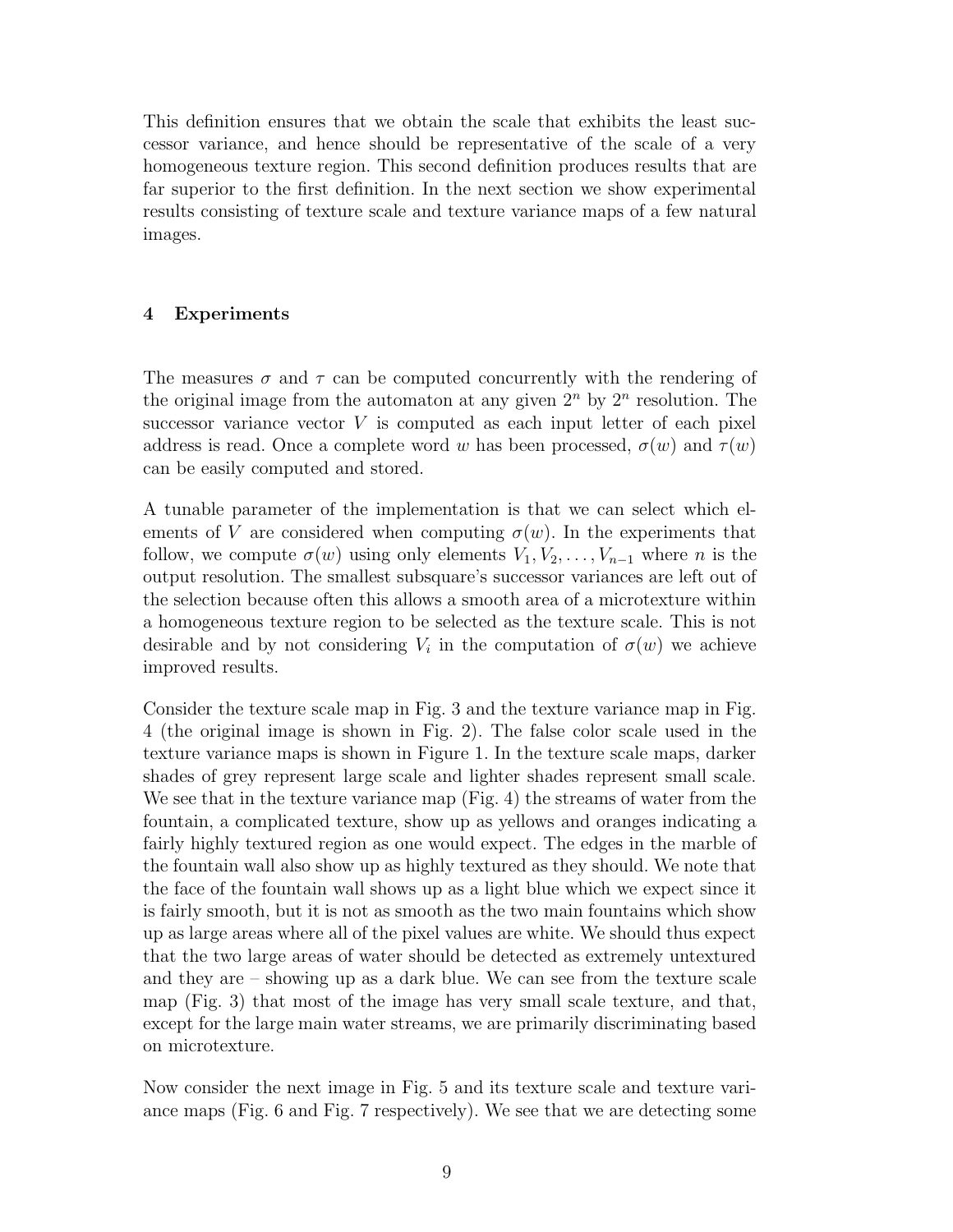larger areas of homogeneous texture in this image, particularly on the mountain in the background and the rocks and shrub in the foreground. In the texture variance map we see that the sky appropriately registers as the least textured region (dark blue). The edges of the various overlapping slopes are picked up well showing up as sloping yellow-green lines, and the areas of trees and shrubs are denoted as moderately textured, showing up as light blues and greens. The rocks in the foreground register as the most higly textured portion of the image which seems appropriate.

Finally consider our third example shown in figures 8, 9, and 10. Here we see that the relatively large expanses of sky show up as larger scale textures in the texture scale map, the stonework of the towers are primarily a small scale texture and the street in the foreground is primarily an intermediate scale texture. We also see some anomalous regions where the texture scale is large (small regions of black) indicating room for improvement of this method. In this image we have, for the most part, fairly smooth textures with boundaries between them. This is reflected by the fact that the most highly textured areas are the edges between these regions. This is desirable, since it shows that our method has the potential to not only discover two-dimensional features, like in the previous image, but also one-dimensional features like in this image, and our first example image.

## 5 Conclusions

All of the examples in the previous section were computed in a completely unsupervised setting and the only input to the analysis software was the source image. This gives our method definite advantages over those that require a-priori information or supervision, such as model-based and wavelet-based methods, and to a lesser extent region-based methods. Our method does not depend on crisp boundaries between texture regions which is another advantage over region-based and edge-based methods. Our method could be classified as a transform-domain method because we do convert images to the WFA domain, and back. Although the decompression is very fast, which is an advantage over Fourier methods, the compression process can be quite slow.

While disadvantages of some other methods are overcome, the method presented here has its own shortcomings. The quadtree decomposition of the image means that we are only able to examine a small subset of all possible subsquares. There may be features of the image that are undetectable because they either lie precisely on a subsquare boundary or straddle a large subsquare's boundary. Moreover, consider two highly textured regions, one where the greylevel variation is high, but the distribution of greylevels is very regular, and a texture where the variation is equally high, but the distribu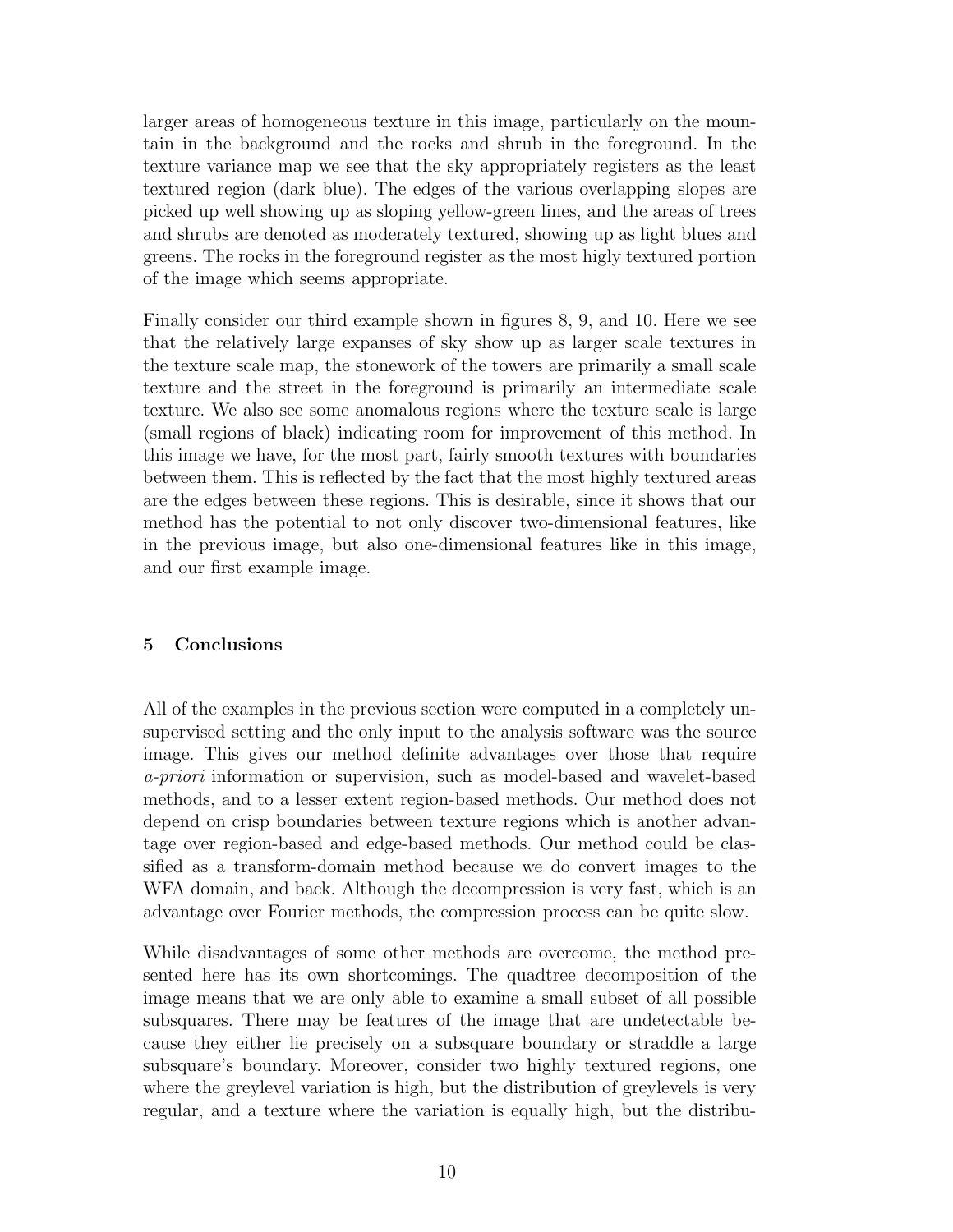tion of greylevels is quite irregular. This method cannot tell the difference between these two textures and will attribute an approximately equal amount of texture to each region. Finally, while it is true that if a subsquare has low successor variance it should contain a homogeneous texture, the converse is not necessarily true. Thus it is possible for a highly textured region to appear to have a very low successor variance when averaged out at a particular scale which can result in an inappropriate value of  $\sigma$ . A more sophisticated texture model is required to overcome these difficulties and will be the subject of future research.

Nevertheless, given the straighforwardness of the model, we submit that this method performs remarkably well and is a good general texture analysis algorithm which is suitable for any input image and has certain advantages over known techniques in general. We do not make any claims to its superiority over other specific methods, but do claim that it should perform reasonably well on any image. We also feel that this experiment shows the potential of weighted finite automata based methods in the area of texture analysis especially given that it is extremely easy to perform a large number of affine transformations on images that are encoded as WFA without decompressing (Culik,  $[27]$ ) – a property which could be taken advantage of to develop some very sophisticated methods. There remain certain open questions to be followed up upon including to what degree is the ability to characterize texture affected by the compression rate, to identify patters in the automata themselves that are characteristic of certain types of texture, and to develop ways of extracting spatial relationships between objects in the image from the automaton representation.

#### References

- [1] K. Culik II, J. Kari, Image compression using weighted finite automata, Comput. and Graphics 17 (3) (1993) 305–313.
- [2] E. S. Santos, Maximin automata, Information and Control 13 (1968) 363–377.
- [3] K. Culik II, J. Kari, Inference algorithms for WFA and image compression, in: Y. Fisher (Ed.), Fractal Image Encoding and Analysis, Springer-Verlag, 1998.
- [4] Y. Lin, H. Yen, An  $\omega$ -automata approach to the compression of bi-level images, Electronic Notes in Theoretical Computer Science 31 (1). URL http://www.elsevier.nl/locate/entcs/volume31.html
- [5] F. Katritzke, Refinements of data compression using weighted finite automata, Ph.D. thesis, University of Siegen (2001).
- [6] B. Litow, O. de Vel, On the basic parameters of automaton-based image compression, Tech. Rep. 99/04, James Cook University of North Queensland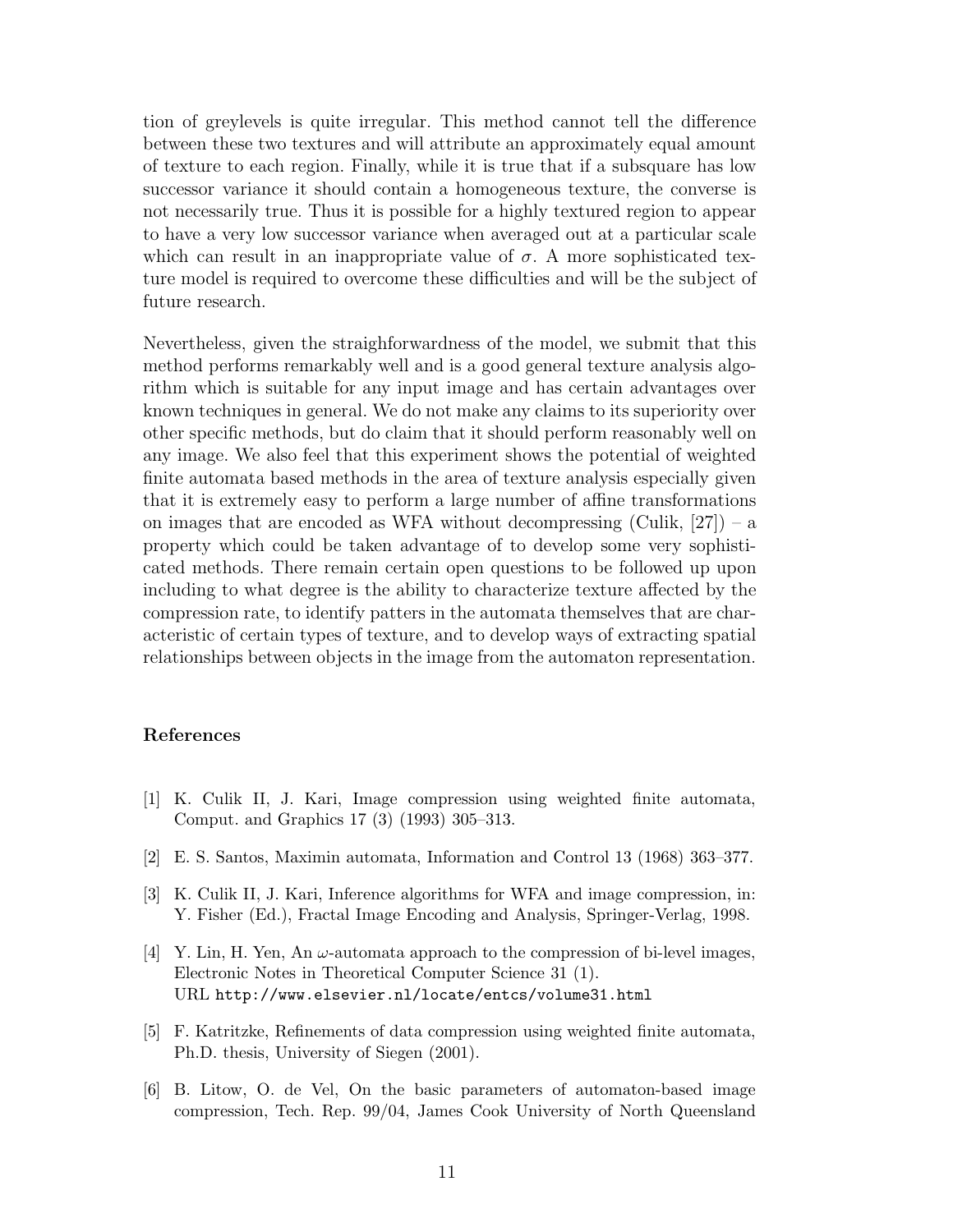(1999). URL citeseer.nj.nec.com/article/litow99basic.html

- [7] U. Hafner, Asymmetric coding in (m)-WFA image compression, Tech. Rep. 132, Lehrstuhl für Informatik II, U. Wuerzburg (1995). URL citeseer.nj.nec.com/hafner95asymmetric.html
- [8] M. Tuceryan, A. K. Jain, Texture analysis, in: C. Chen, L. F. Pau, P. S. P. Wang (Eds.), The Handbook of Pattern Recognition and Computer Vision (2nd edition), World Scientific Publishing Co., 1998, pp. 207–248.
- [9] L. V. Gool, P. Dewaele, A. Oosterlinck, Survey: Texture analysis anno 1983, Computer Vision, Graphics and Image Processing 29 (3) (1985) 336–357.
- [10] T. Reed, J. M. Hans Du Buf, A review of recent texture segmentation and feature extraction techniques, CVGIP: Image Understanding 57 (3) (1993) 359– 372.
- [11] R. M. Haralick, Image texture survey, in: P. R. Hrishnaiah, L. N. Kanal (Eds.), Handbook of Statistics, Vol. 2, 1982, pp. 399–415.
- [12] T. Reed, M. Werman, Texture segmentation using a diffusion region growing technique, Pattern Recognition 23 (9) (1990) 953–960.
- [13] S. Hojjatoleslami, J. Kittler, Region growing: A new approach (1995). URL citeseer.nj.nec.com/hojjatoleslami95region.html
- [14] A. Khotanzad, J. Chen, Unsupervised segmentation of images by edge detection in multidimensional features, IEEE Trans. Pattern Anal. Mach. Intell. 11 (4) (1989) 414–421.
- [15] N. Paragios, R. Deriche, Coupled geodesic active regions for image segmentation: A level set approach, in: ECCV (2), 2000, pp. 224–240. URL citeseer.nj.nec.com/paragios99coupled.html
- [16] H. Derin, H. Elliot, Modeling and segmentation of noisy and textured images using Gibbs random fields, IEEE Trans. Pattern Anal. and Mach. Intell. 9 (1).
- [17] S. Krishnamachari, R. Chellappa, Multiresolution Gauss-Markov random field models for texture segmentation, IEEE Trans. Image Processing 6 (2).
- [18] M. Unser, Texture classification and segmentation using wavelet frames, IEEE Trans. Image Processing 4 (11).
- [19] M. G. Eramian, R. A. Schincariol, L. Mansinha, R. G. Stockwell, Generation of aquifer heterogeneity maps using two dimensional spectral texture segmentation techniques, Mathematical Geology 31 (3) (1999) 327–348.
- [20] R. M. Haralick, K. Shanmugam, I. Dinstein, Textural features for image classification, IEEE Trans. Syst., Man Cybernet. 3 (1973) 610–621.
- [21] M. Tuceryan, A. K. Jain, Texture segmentation using voronoi polygons, IEEE Trans. Pattern Anal. Machine Intelligence 12 (2) (1990) 211–216.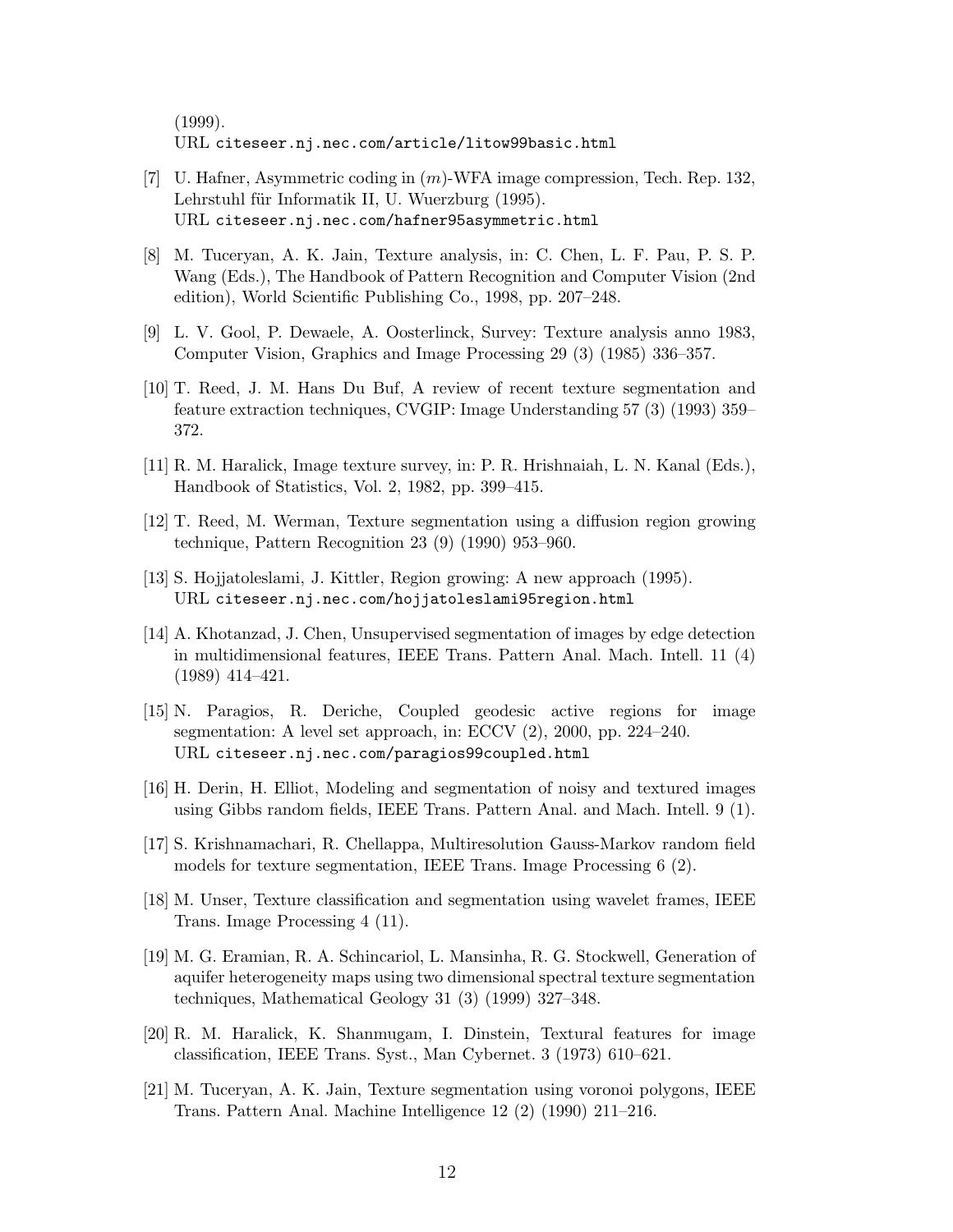- [22] M. G. Eramian, Image texture analysis using weighted finite automata, Ph.D. thesis, The University of Western Ontario, London, Ontario, Canada (2002).
- [23] B. Litow, O. de Vel, A recursive GSA acquisition algorithm for image compression, Tech. Rep. 97/2, James Cook University of North Queensland (1997).
- [24] B. Litow, O. de Vel:, The weighted finite automaton inference problem (1995).
- [25] B. Litow, O. de Vel, On digital images which cannot be generated by small generalised stochastic automata, in: Proc. MFCS Workshop on Randomized Algorithms, 1998, pp. 70–77. URL citeseer.nj.nec.com/litow98digital.html
- [26] B. Litow, O. de Vel, Generalised stochastic automaton image compression, Tech. Rep. 96/19, James Cook University of North Queensland (1997). URL citeseer.nj.nec.com/litow96generalised.html
- [27] K. Culik II, J. Kari, Finite state transformation of images, Comput. and Graphics 20 (1996) 125–135.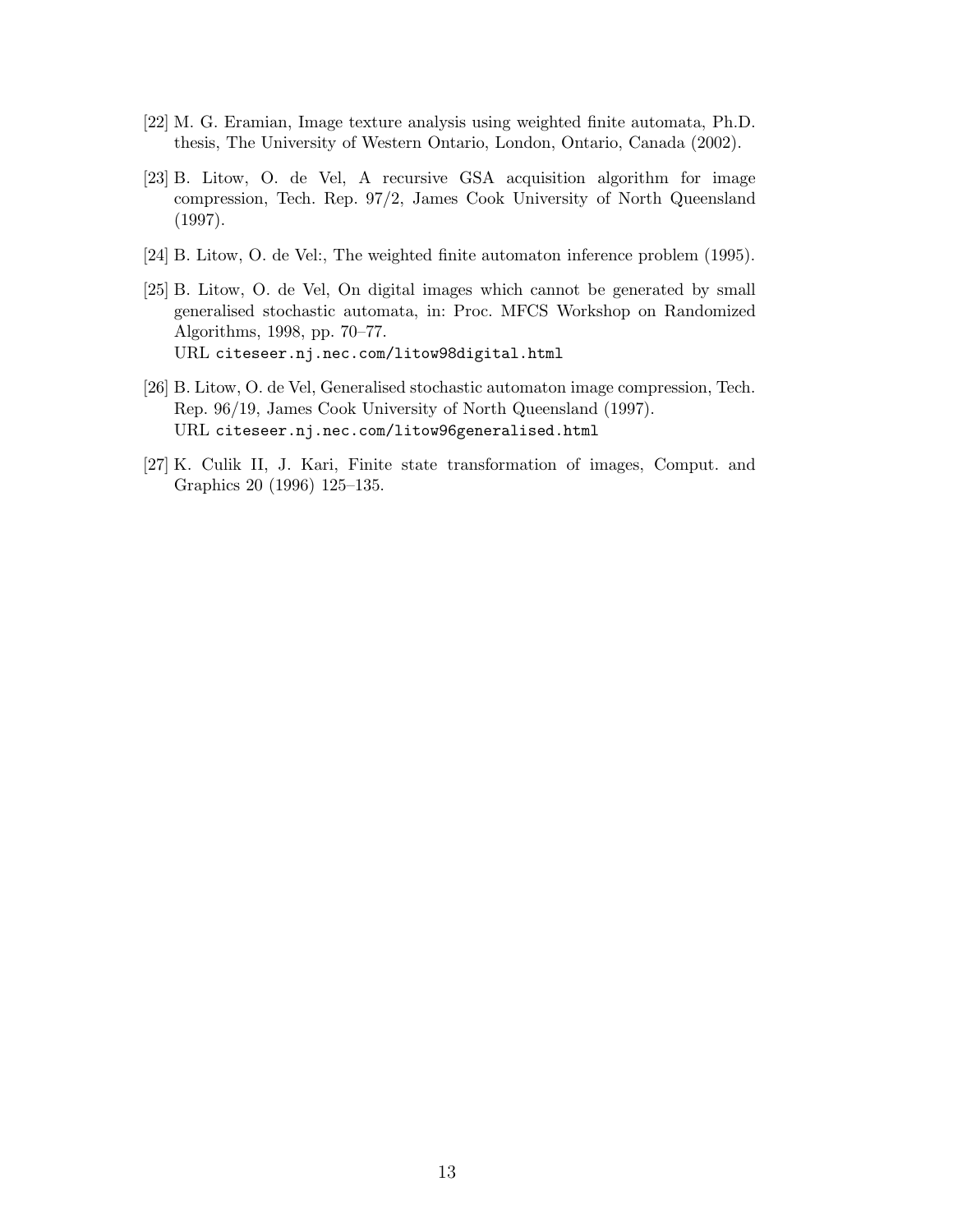

Fig. 1. Scale representing degree of texture from "highly untextured" at the dark blue end to "highly textured" on the dark orange end.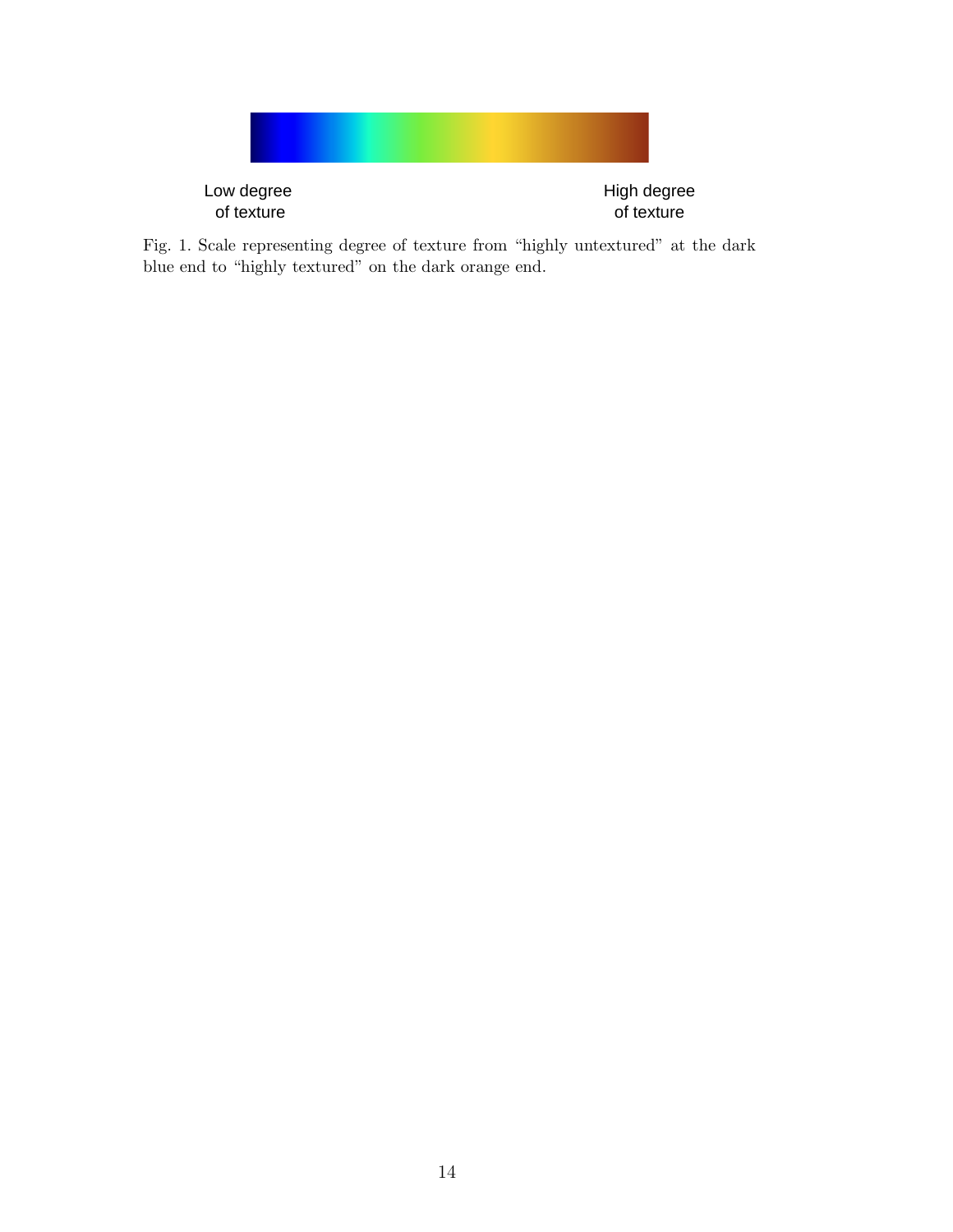

Fig. 2. Original Image



Fig. 3. Texture Scale  $\sigma$  of Fig. 2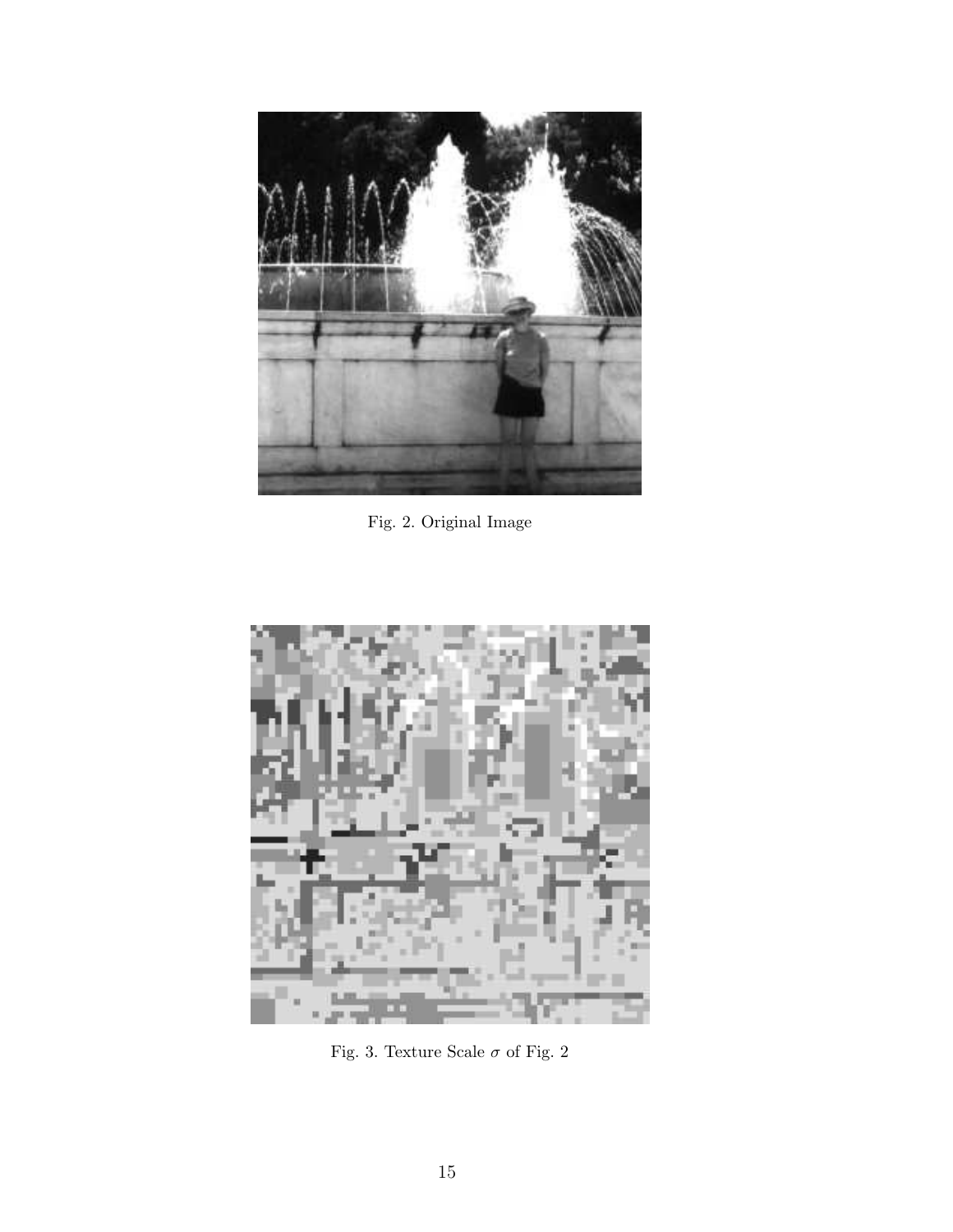

Fig. 4. Texture Variance  $\tau$  of Fig. 2



Fig. 5. Original Image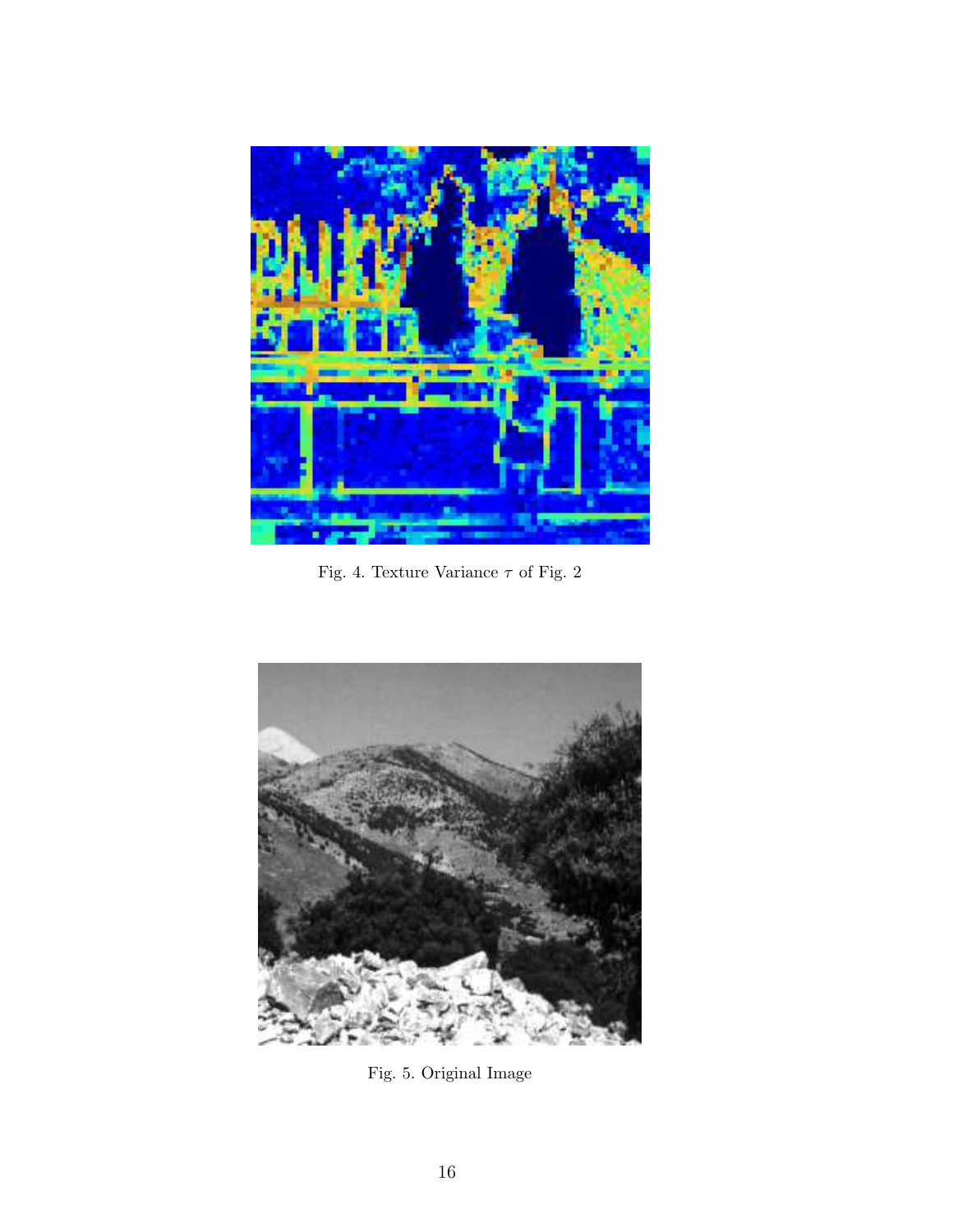

Fig. 6. Texture Scale  $\sigma$  of Fig. 5



Fig. 7. Texture Variance  $\tau$  of Fig. 5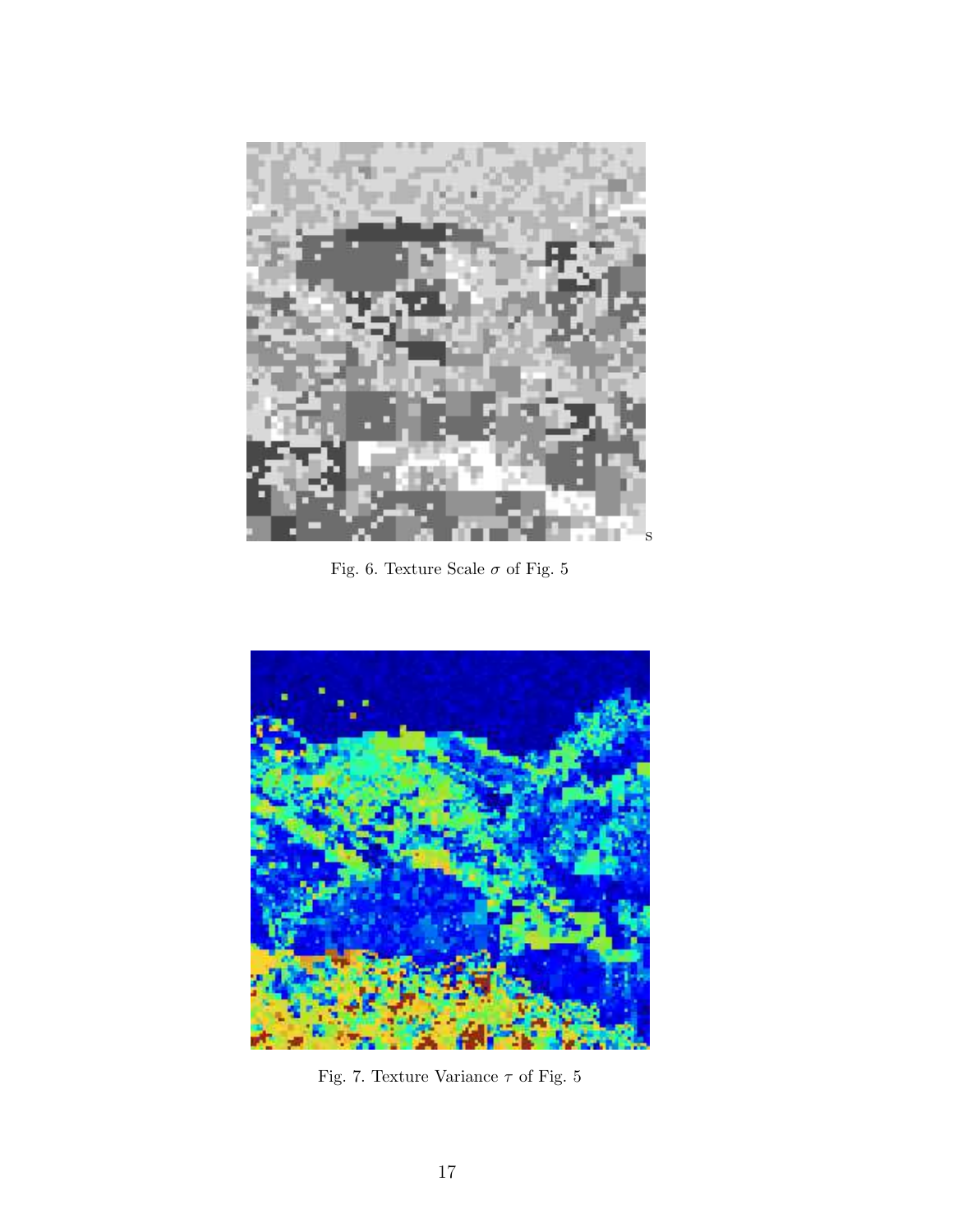

Fig. 8. Original Image



Fig. 9. Texture Scale  $\sigma$  of Fig. 8